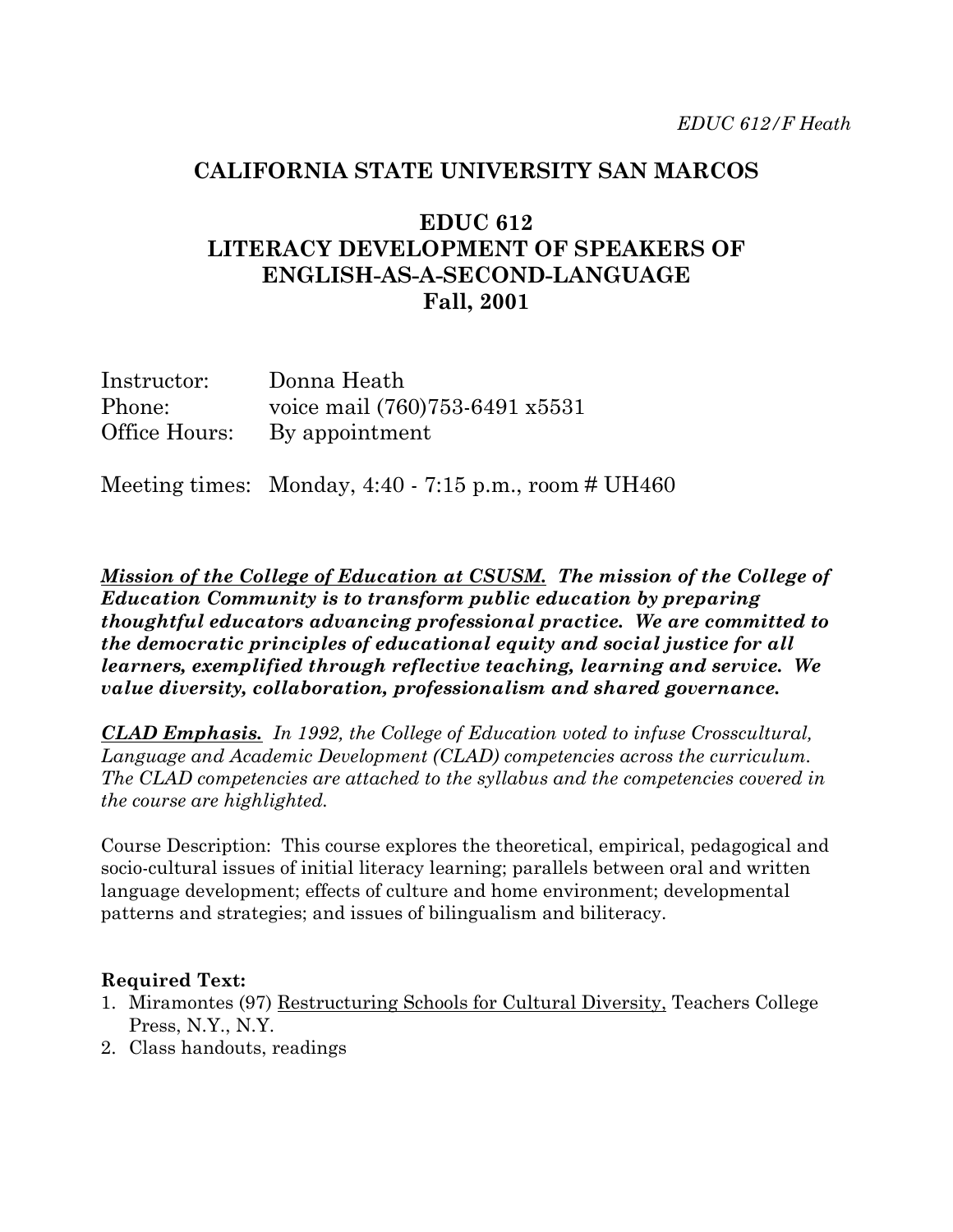**Course Objectives:** Students completing EDUC 612 will:

- Explore the concept of second language literacy beyond reading and writing;
- Examine initial and second language development patterns;
- Observe literacy experiences of English learners, reflect on observations, and develop an improved second language literacy plan;
- Develop a personal definition of biliteracy that will be reflected in instruction
- Explore the effects of culture and home environment on literacy; and
- Learn about instructional strategies that facilitate second language literacy.

## **Course Requirements:**

All students are expected to attend every class session unless otherwise arranged. Students are further expected to be prepared for class and to participate accordingly. Reading should be completed before the class meeting. **All assignments must be handed in on the due date.** Assignments must be typed and double spaced.

Completion of the following assignments will earn a "B" grade:

- 1. surveys 10 points
- 2. attendance/class participation 20 points
- 3. paper presentation/case study 30 points
- 4. weekly reflections/inquiry paper 20 points

\*Optional assignment for an "A" grade (3 articles) educational journal/research review.

#### **Attendance Policy**

Due to the dynamic and interactive nature of courses in the College of Education, all students are expected to attend all classes and participate actively. At a minimum, students must attend more than 80% of class time, or s/he **may not receive a passing grade** for the course at the discretion of the instructor. Individual instructors may adopt more stringent attendance requirements. Should the student have extenuating circumstances, s/he should contact the instructor as soon as possible.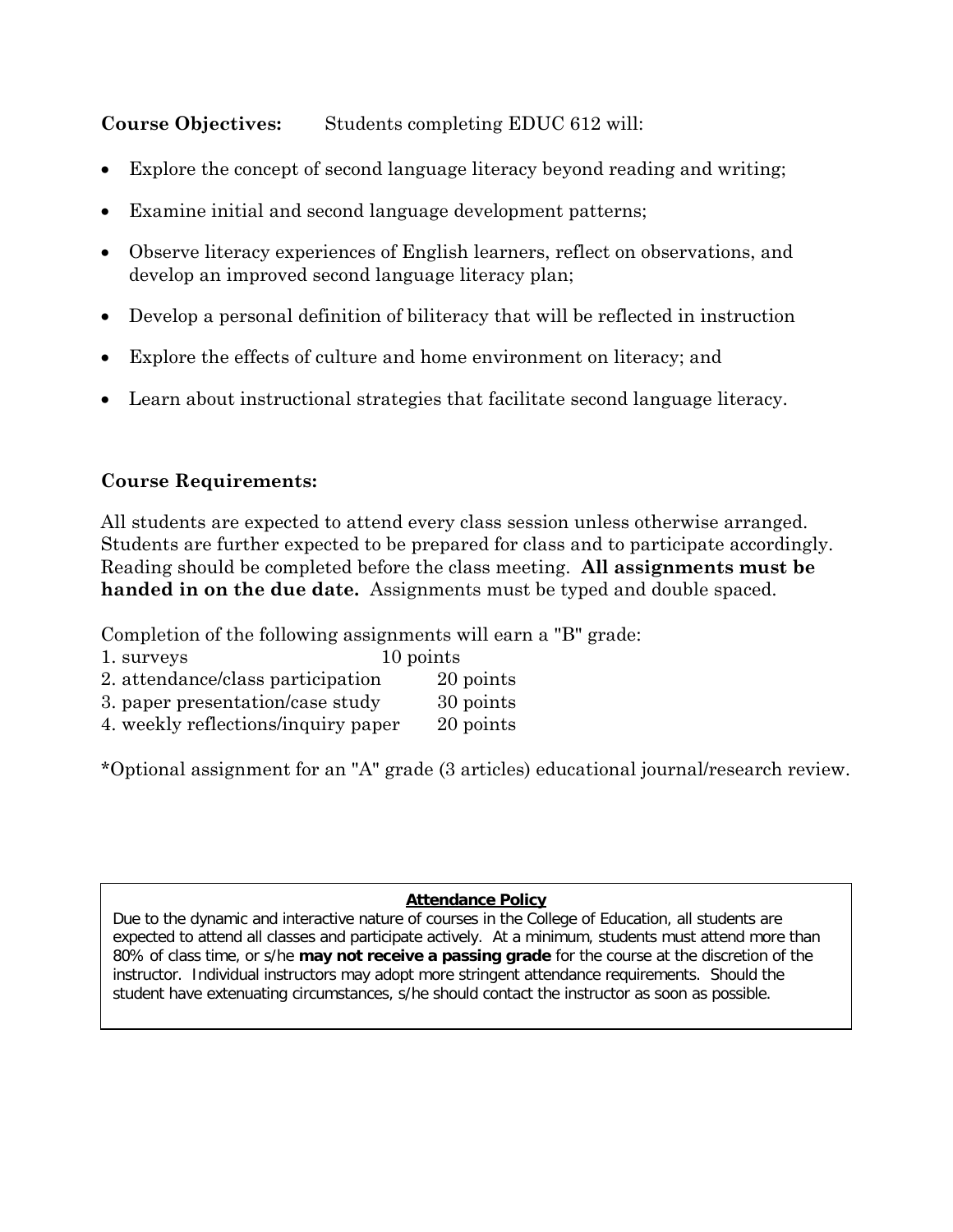#### **Assignments:**

The assignments for this course are as follows:

## • *Surveys: (10 points)*

Surveys will be assigned during the course. Students will share their results with the class.

## • *Case Study: (30 points)*

In groups, you will be presented a case study. You will assess and prescribe a program for an ethnically-linguistically diverse student.

Based on your readings and what you've learned in class, you will write a 3-5 page paper with a socio-cultural-linguistic perspective. Your paper and group presentation will answer the questions:

- How would you assess and diagnose to plan an educational program for this student?
- What type of program would you recommend? (Back up your statements with research and strategies that best fit this student's cultural and linguistic background.)
- Describe How would you gather the information on this student and what other people would be involved in the program planning for this student?

## • *Weekly Reflections/Inquiry Paper (20 points)*

- 1. Pose a question regarding literacy and the educational of English learners and keep a running log of class discussions and your observation form your school/personal experience.
- 2. Answer the question based on your observations and the learning of new material from class. Justify your conclusion/answer with a combination of information gathered in class, through our readings and from your own observations of English learner programs.

\*Optional for Grade "A" (additional points)

Read three journal articles or research articles regarding literacy and English learners. Provide a concise summary of the articles with your own observations, opinions and comments supported by class readings and activities (2 pages each).